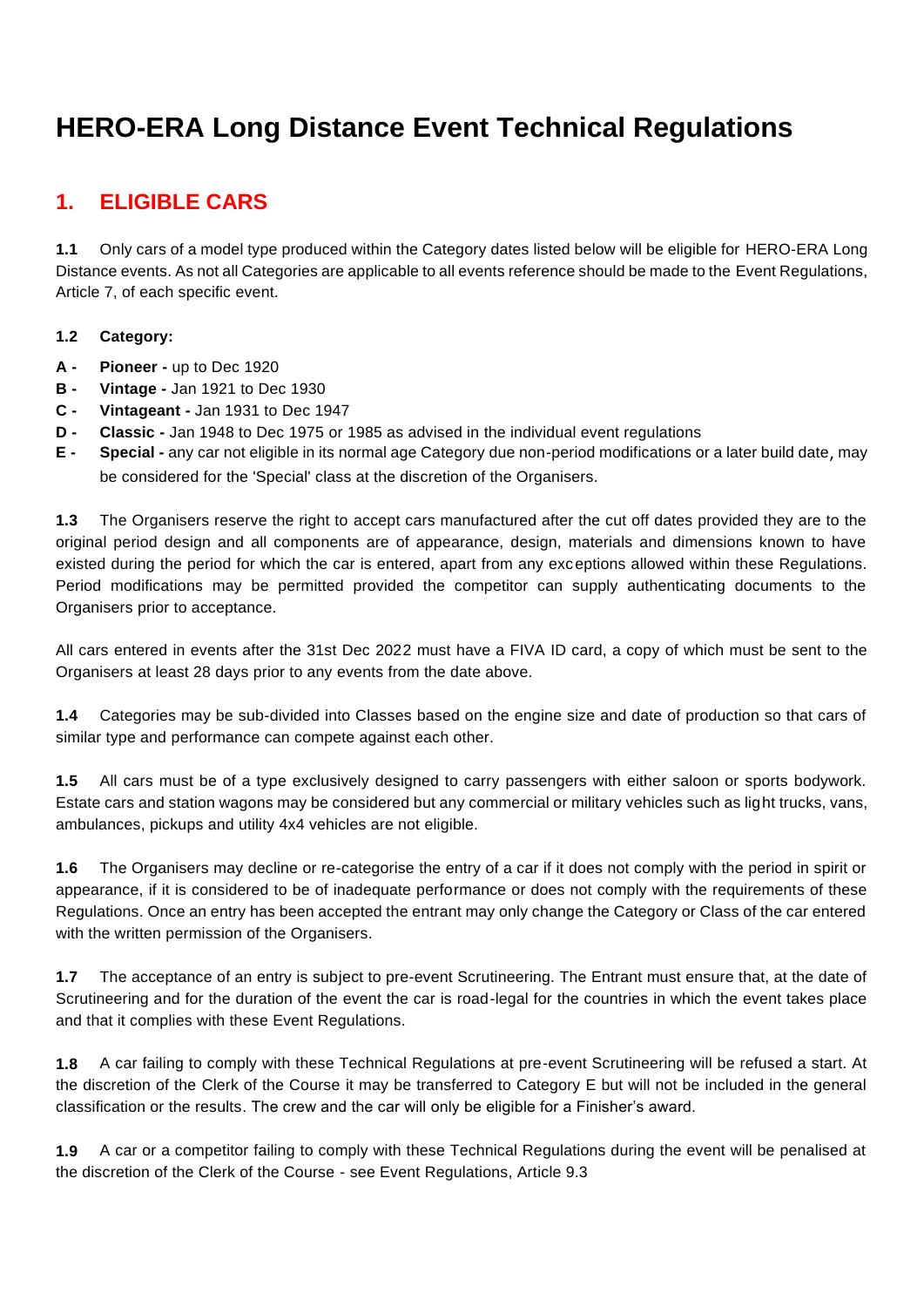# **2. MECHANICAL MODIFICATIONS**

**2.1** It is the Organiser's intention that all competing cars conform as closely as possible to their original production specification. In exceptional circumstances and if original equipment is no longer available, written permission may be sought from the Organisation to use out of period components. The following equipment and modifications, using period or modern components, would make a significant difference to the performance of the car and are NOT permitted:

Conversion of live or solid axle to independent suspension.

Coil springs replacing or augmenting leaf springs or torsion bars.

Shock absorbers with separate reservoirs.

Conversion to rack and pinion or power steering.

Limited slip or torque biasing differential, unless available as original equipment or a factory option within period and of original specification – competitor to provide written evidence to prove such equipment was available.

Engine from a different manufacturer, engine of different configuration or an engine from the same manufacturer but out of period.

Fuel injection or forced induction, unless available as original equipment within period and of the original specification.

Engine management systems or crank sensors.

Disc brakes except where they were available as original equipment within period and of the original specification. Replacement of body panels or window glass with composite materials, unless available in period. If composite or plastic windows are fitted they must be a minimum of 6mm thickness.

Wheel design, or material, that was unavailable within period.

LED or gas discharge (HID) forward facing lighting equipment.

Modern racing driver overalls or full face helmets.

Radio transmitters.

**2.2** There will be no limit to the quantity or the range of spares that can be carried in the car, but trailers are **NOT** permitted. All spares carried in the car must be securely fastened in such a manner that they will not become loose on rough terrain or in the event of a collision.

## **3. UPGRADED EQUIPMENT**

3.1 In the interests of, reliability, comfort and performance the following upgrades to the original production specifications ARE permitted:

Under-body protection for the engine sump, gearbox, rear axle, brake and fuel lines, fuel tank and exhaust system. Strengthening of chassis and suspension components.

Up-rating of engine, gearbox and radiator mountings.

Fitting electric cooling fan.

Additional or enlarged fuel tanks (fitted to a professional safety standard), no fuel is to be carried in the passenger compartment.

Changed or modified fuel and air filters.

Re-tuning engines to cope with low octane fuel.

Gearbox, Overdrive and final drive ratio.

Uprating from 6 to 12 volt electrical systems.

Replacement of charging circuit components with an alternator.

Replacement front seats and steering wheel, back seats can be removed.

Tyres of different specification.

Roof racks of a period design and material (must not overhang the roof area).

Additional instruments, switches, controls and accessories (the original layout should be retained).

#### **Modifications, such as additional cooling vents, bonnet and bootstraps or catches, lamp guards and period luggage are encouraged.**